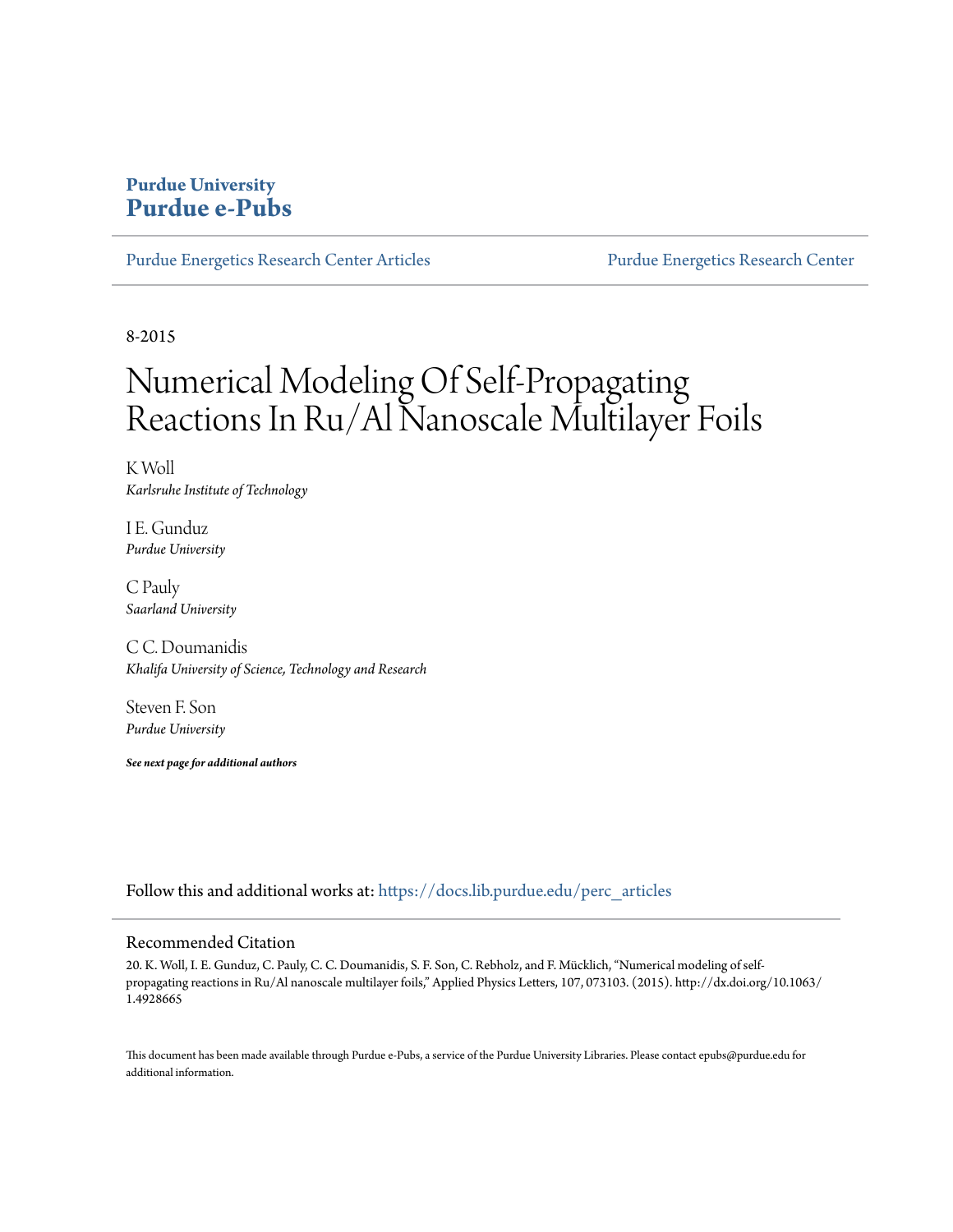#### **Authors**

K Woll, I E. Gunduz, C Pauly, C C. Doumanidis, Steven F. Son, C. Rebholz, and F. Mücklich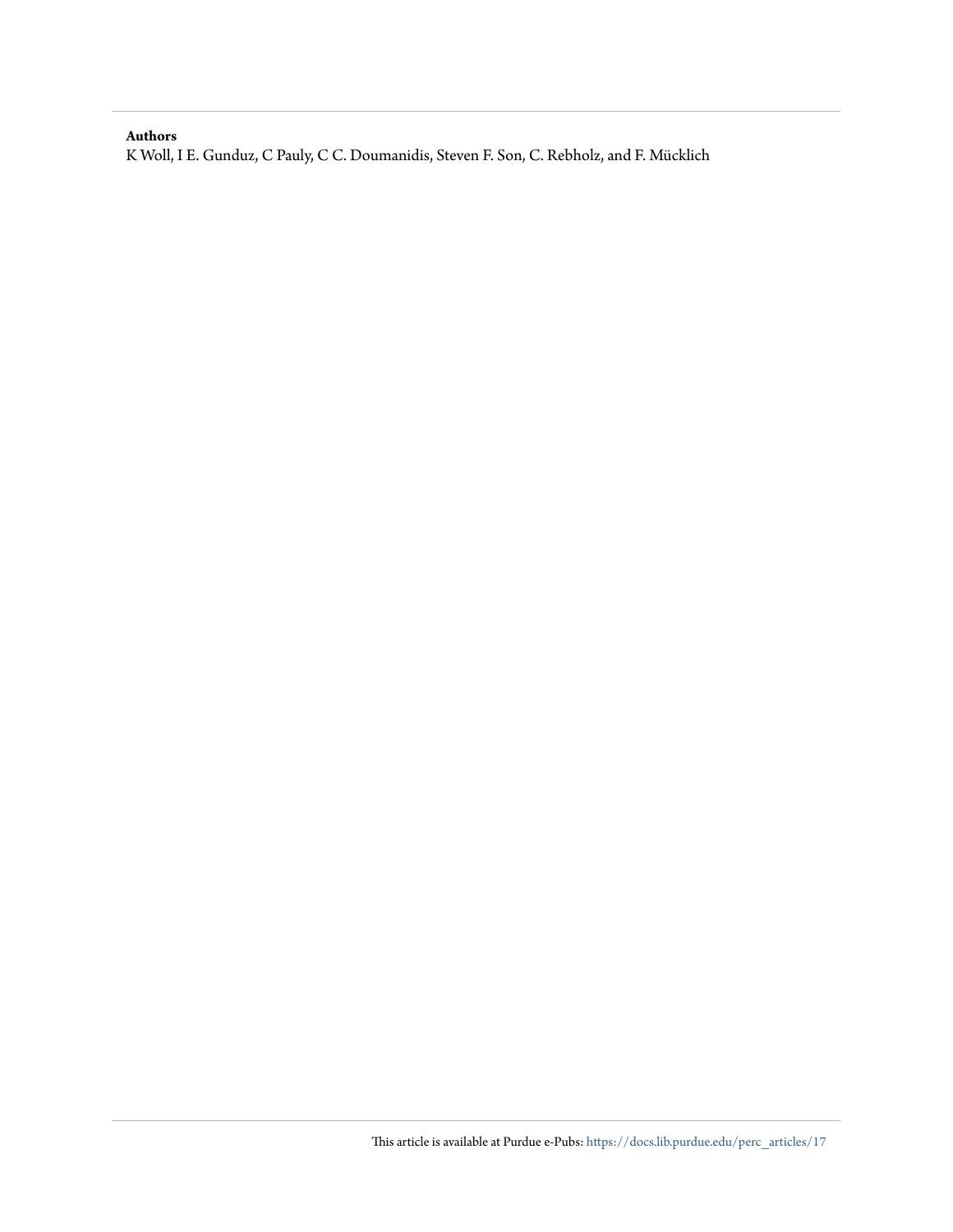**Numerical modeling of self-propagating reactions in Ru/Al nanoscale multilayer foils**

[K. Woll,](http://aip.scitation.org/author/Woll%2C+K) [I. E. Gunduz,](http://aip.scitation.org/author/Gunduz%2C+I+E) [C. Pauly](http://aip.scitation.org/author/Pauly%2C+C), [C. C. Doumanidis](http://aip.scitation.org/author/Doumanidis%2C+C+C), [S. F. Son](http://aip.scitation.org/author/Son%2C+S+F), [C. Rebholz](http://aip.scitation.org/author/Rebholz%2C+C), and [F. Mücklich](http://aip.scitation.org/author/M%C3%BCcklich%2C+F)

Citation: [Appl. Phys. Lett.](/loi/apl) **107**, 073103 (2015); View online: <https://doi.org/10.1063/1.4928665> View Table of Contents: <http://aip.scitation.org/toc/apl/107/7> Published by the [American Institute of Physics](http://aip.scitation.org/publisher/)

#### **Articles you may be interested in**

[The role of transitional phase formation during ignition of reactive multilayers](http://aip.scitation.org/doi/abs/10.1063/1.4930022) Applied Physics Letters **107**, 113104 (2015); 10.1063/1.4930022

[Self-sustained waves of exothermic dissolution in reactive multilayer nano-foils](http://aip.scitation.org/doi/abs/10.1063/1.4745201) Applied Physics Letters **101**, 063119 (2012); 10.1063/1.4745201

[Modeling of the self-propagating reactions of nickel and aluminum multilayered foils](http://aip.scitation.org/doi/abs/10.1063/1.3091284) Journal of Applied Physics **105**, 074903 (2009); 10.1063/1.3091284

[Room-temperature soldering with nanostructured foils](http://aip.scitation.org/doi/abs/10.1063/1.1623943) Applied Physics Letters **83**, 3987 (2003); 10.1063/1.1623943

[Effect of intermixing on self-propagating exothermic reactions in Al/Ni nanolaminate foils](http://aip.scitation.org/doi/abs/10.1063/1.372005) Journal of Applied Physics **87**, 1255 (2000); 10.1063/1.372005

 [Incomplete reactions in nanothermite composites](http://aip.scitation.org/doi/abs/10.1063/1.4974963) Journal of Applied Physics **121**, 054307 (2017); 10.1063/1.4974963

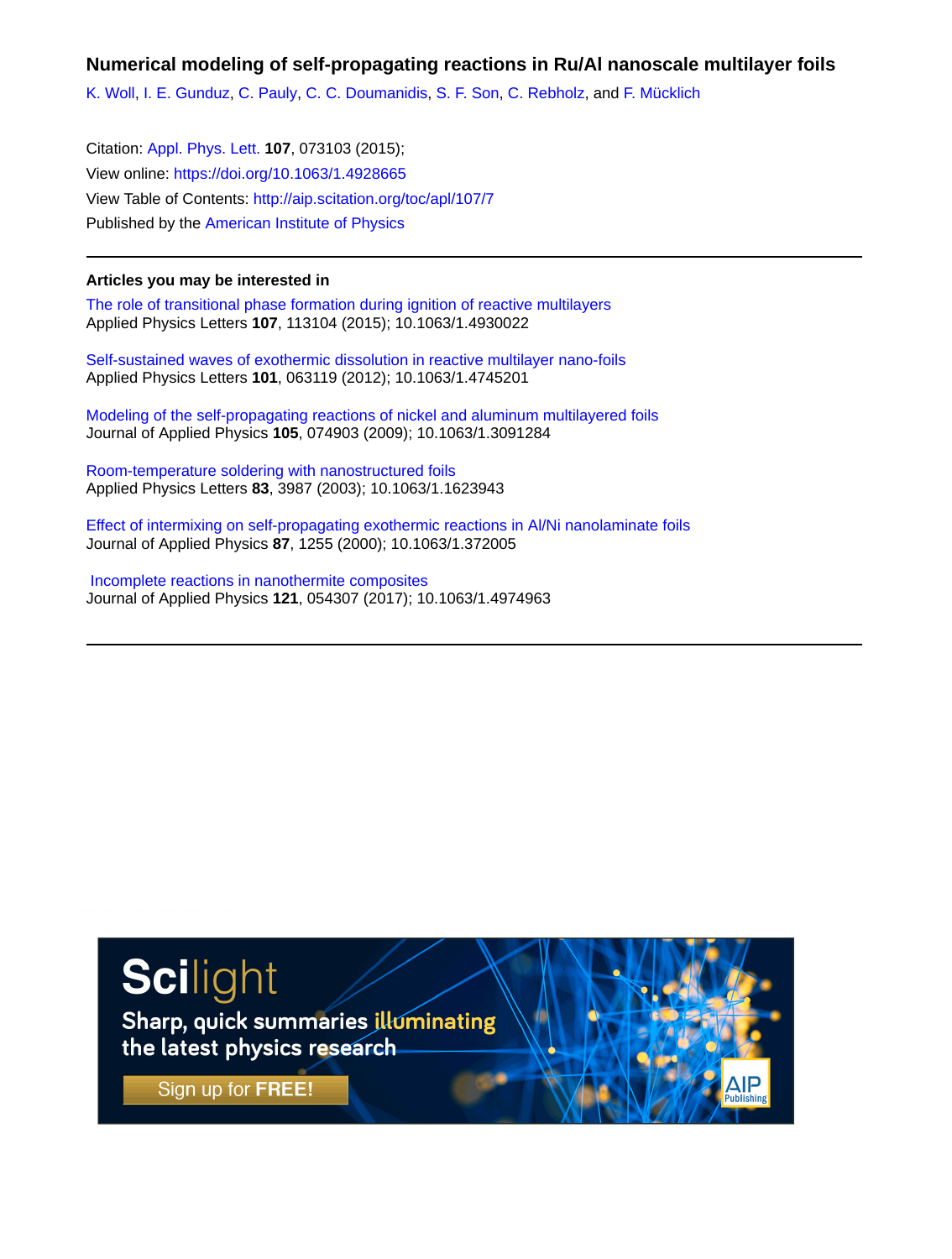

### [Numerical modeling of self-propagating reactions in Ru/Al nanoscale](http://dx.doi.org/10.1063/1.4928665) [multilayer foils](http://dx.doi.org/10.1063/1.4928665)

K. Woll,<sup>1</sup> I. E. Gunduz,<sup>2</sup> C. Pauly,<sup>3</sup> C. C. Doumanidis,<sup>4</sup> S. F. Son,<sup>2</sup> C. Rebholz,<sup>5</sup> and F. Mücklich<sup>3</sup>

<sup>1</sup>Institute for Applied Materials, Karlsruhe Institute of Technology (KIT), 76344 Eggenstein-Leopoldshafen, Germany

<sup>2</sup>School of Mechanical Engineering, Purdue University, West Lafayette, Indiana 47907, USA

<sup>3</sup>Department of Materials Science and Engineering, Saarland University, 66123 Saarbrücken, Germany<br><sup>4</sup>Department of Mechanical Engineering, Khalifa University of Science, Tachnology and Pesearch, Abu

 $^4$ Department of Mechanical Engineering, Khalifa University of Science, Technology and Research, Abu Dhabi, United Arab Emirates

<sup>5</sup>Department of Mechanical and Manufacturing Engineering, University of Cyprus, 1678 Nicosia, Cyprus

(Received 29 May 2015; accepted 5 August 2015; published online 17 August 2015)

The Ru/Al system integrates high energy density and high product ductility and serves as an alternative for utilization as nanoscale reactive multilayer. We present a modeling study that relates the Ru-Al phase transformations occurring during self-propagating reactions with macroscopic reaction parameters such as net front velocity and reaction temperature. We coupled equations for mass and thermal transport and used a numerical scheme to solve the differential equations. We calculated the temporal evolution of the temperature distribution in the reaction front as a function of the multilayer bilayer thickness. The calculated net velocities were between 4.2 m/s and 10.8 m/s, and maximal reaction temperatures were up to 2171 K, in good agreement with measured data. Interfacial premixing, estimated to be around 4 nm, had a large influence on reaction velocities and temperature at smaller bilayer thicknesses. Finally, the theoretical results of the present study help to explain the experimental findings and guide tailoring of reactive properties of Ru/Al multilayers for applications.  $\odot$  2015 AIP Publishing LLC. [\[http://dx.doi.org/10.1063/1.4928665](http://dx.doi.org/10.1063/1.4928665)]

Nanoscale reactive multilayers store large amounts of chemical energy and release it during self-propagating reactions. $1-3$  The amount of stored energy and the reaction characteristics are given by the adequate choice of the constituents, the bilayer thickness,  $\Lambda$ , and the interfacial premixing,  $\omega$ . After local ignition, a micron-scale reaction front travels along the multilayer with net velocities up to  $90 \text{ m/s}$ . The foil rapidly heats up to temperatures  $>1273$  K. This kind of energy release makes reactive multilayers attractive for utilization as localized heat sources where heating and cooling occur in less than 1 s. For example, components can be joined at micrometer scale with very limited thermal exposure.<sup>[4,5](#page-7-0)</sup>

Researchers have studied the self-propagating reaction in various binary metallic multilayers and their transformation to intermetallic compounds.<sup>[2,3,6–13](#page-7-0)</sup> Those phases are highly brittle.<sup>14,15</sup> However, product ductility is often desirable to ensure mechanical reliability during operation.<sup>16</sup> Thus, intermetallics formation narrows down materials selection. Recently, we identified potentially the best compromise between high energy density needed for joining at smallest scale and high product ductility for the Ru/Al system.<sup>17</sup> The product phase B2-RuAl is one of the few intermetallic compounds with sub-stantial room temperature ductility.<sup>[18,19](#page-7-0)</sup> As indicators for high energy density, we determined (1) the net velocity by following the front propagation in high-speed videos and (2) the peak temperature of the reaction via the measurement of the temporal temperature evolution. For the latter measurements, we used a one-color high-speed pyrometer. The emissivity was chosen to one enabling us to capture temperature profiles generally showing minimal temperatures. In addition, we carefully cross-checked the peak temperatures via peak shift analysis in in-situ diffraction studies. Velocities as well as peak temperatures serve as reference in the present study. We measured maximal net velocities of 11 m/s and maximal peak reaction temperatures of 2173 K. In addition to the maximal reaction temperature, the diffraction experiments also revealed a one-step reaction mechanism to RuAl. We also utilized the observed transformation behavior to study the RuAl nucleation process at a single interface under rapid heating via atomistic simulations. $17$ 

Here, we aim to relate the RuAl formation mechanism to our macroscopically measured net velocities and peak temperatures. By doing so, we will provide consistency of the suggested formation mechanism and said reaction characteristics. In addition, the presented reaction modeling enables us to produce parameters for future theoretical studies where simpler configurations are considered. One example might be the assessment of component heating during joining where reactive multilayers act as local heating source. For the current study, we require reaction front modeling on an adequate time and spatial scale. Time and spatial constraints are determined by the lateral front dimensions (several tens of micrometers) and its fast propagation (several tens of m/s). Modeling has to consider the local balance of heat generation due to intermixing and phase formation and heat dissipation into the front surrounding. This balance determines the net propagation velocity and the temperature evolution which have been measured in our experiments. The temporal and spatial limitations of atomistic simulations impede modeling of a propagating front and are, thus, inadequate for our purposes. To overcome the limitations we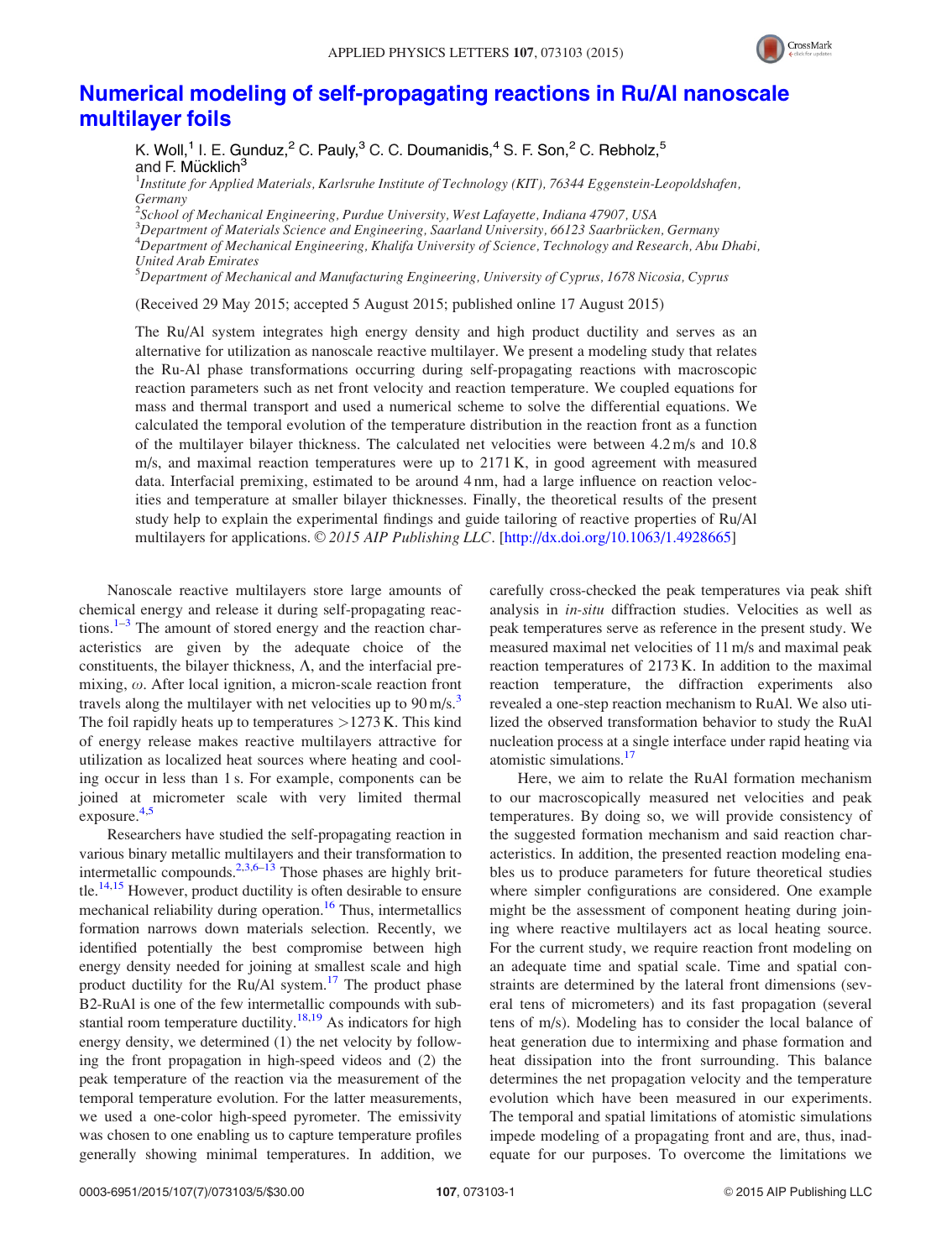<span id="page-4-0"></span>used numerical continuum simulations. The effort draws on the previously suggested direct RuAl formation. More specifically, we use (1) an estimated interdiffusivity to capture intermixing and (2) thermodynamic functions to describe the phase formation within the front. This enabled us to model front dimensions, front propagation, and temperature profiles, which were subsequently compared with experimental measurements.

Next, we outline our approach. Figure S1 presents the typical microstructure of our as-prepared Ru/Al multi-layers.<sup>[20](#page-7-0)</sup> The sublayers are nearly uniform with approximately parallel interfaces. The inset shows details of the interface. While we cannot exclude atomic intermixing, we note the absence of phase formation. Hence, we describe the microstructure as flat sublayers with sharp interfaces. Intermixing will be included indirectly (see discussion below). To model the reaction, we utilize our previously developed numerical scheme<sup>[21](#page-7-0)</sup> under the following assumptions: (1) propagation parallel to the interfaces, (2) onedimensional, diffusion limited RuAl growth perpendicular to the interfaces, (3) physical quantities are functions of temperature and phase, and (4) adiabatic reaction conditions. Under these conditions, we couple the equation for heat conduction with laws describing intermixing and phase formation. We use the heat equation with a source term

$$
\rho \times C_p \times \frac{\partial T}{\partial t} = \nabla \times (\kappa \times \nabla T) + \alpha \times \Delta H_r, \qquad (1)
$$

where  $\rho$  denotes the density, C<sub>p</sub> is the heat capacity,  $\kappa$  is the thermal conductivity, T is the temperature, and t is the time. The percentage of the reaction product is denoted by  $\alpha$ , and  $\Delta H_r$  is the change in enthalpy due to the reaction. All phase changes are included using discontinuous thermal properties. Equation (1) neglects radiative heat losses. Jayaraman et al. report for Ni/Al multilayers negligible radiation effects for foils thicker than  $8 \mu m^{22}$  $8 \mu m^{22}$  $8 \mu m^{22}$  We draw on their findings and chose a total thickness of  $>6 \mu m$  for our freestanding Ru/Al samples which is close to the critical thickness for Ni/Al foils. Consequently, we suggest that heat losses due to radiation do not dominate the propagation behavior in the Ru/Al samples and can be omitted in Equation  $(1)$ .

The reaction enthalpy,  $\Delta H_r$ , is a function of  $\Lambda$  and  $\omega$ where premixing reduces the available chemical energy according to  $23$ 

$$
\Delta H_r = \left(1 - \frac{2\omega}{\Lambda}\right) \times \Delta H_f, \tag{2}
$$

where  $\Delta H_f$  denotes the enthalpy of formation of RuAl.

We use Equation (2) to estimate  $\omega$  and draw on measured peak temperatures. The latter increase with  $\Lambda$  from 2029 K to 2218 K. Assuming that the individual temperatures equal the respective adiabatic temperatures (calculated using  $\Delta H_r(\Lambda)$  in Equation (2)), we found the best match between experiment and theory for  $\omega = 4$  nm. The adiabatic temperature T<sub>ad</sub>( $\Lambda$ ) increases with  $\Lambda$  from 1982 K to 2214 K.  $\omega = 4$  nm is consistent with premixing zone sizes of other metallic multilayers, such as that of  $Ni/Al.<sup>24</sup>$  $Ni/Al.<sup>24</sup>$  $Ni/Al.<sup>24</sup>$  Thus, we perform numerical modeling at  $\omega = 4$  nm.

Next, we made use of  $T_{ad}(\Lambda)$  when calculating the growth percentage  $\alpha$  at every time step. We define the incremental increase of  $d\alpha$  through the incremental growth  $dX$  of the product phase via

$$
d\alpha = \frac{dX}{\Lambda/2}.\tag{3}
$$

To evaluate Equation (3), we assume parabolic growth kinetics for RuAl

$$
X = \sqrt{\frac{2 \times D \times t}{\beta}},\tag{4}
$$

where  $\beta$  is a growth factor determined by the concentration profile around the growing RuAl and can be taken as  $\sim 0.2$ ,<sup>[21](#page-7-0)</sup> and D is the interdiffusivity of the intermetallic. The best match with the experimental net velocity data was obtained for  $D_0 = 1.91 \times 10^{-7}$  m<sup>2</sup>/s and Q = 105 kJ/mol, where  $D_0$  and Q are the pre-exponential factor and the activation energy, respectively, in the Arrhenius dependency of D. Comparing the effective activation energy used in the fit with the measured bulk activation energy Q<sub>bulk</sub> for Ru diffusion in Al (199 kJ/mol),<sup>25</sup> it is found that  $Q/Q_{bulk} = 0.53$ . Since the Ru/ Al multilayers are nanocrystalline and contain a high fraction of grain boundaries, we assume that grain boundary diffusion dominates. Under these conditions, the activation energy Q for atomic transport is generally lower and the ratio  $Q/Q_{bulk}$ takes values between  $0.4$  and  $0.6<sup>26</sup>$  Consequently, the activation energy of 105 kJ/mol used in the present study to model the atomic diffusion in Ru/Al multilayer is in reasonable agreement with the estimations based on literature data. We also adopted an empirical approach to model the  $\Lambda$ dependence of the measured net front velocity v using

$$
v = \sqrt{D_0 \times \exp\left(-\frac{Q}{R \cdot T_{ad}(\Lambda)}\right)} \times \frac{A}{\Lambda} \times \left(1 - \frac{B}{\Lambda}\right) \tag{5}
$$

to cross-check the interdiffusion parameters. The parameters A and B are calibrated constants. In our case  $A = 2.77 \times 10^7$  $nm^2 \cdot s^{-1}$  and B = 15.39 nm. Note that  $T_{ad}(\Lambda)$  enters Equation (5) through the Arrhenius-dependency of the interdiffusivity. Equation  $(5)$  is an empirical relationship drawing on the analytically deduced proportionality between v and  $D^{0.5}$  (Refs. [8](#page-7-0)) and  $27$ ) and on an earlier reported empirical equation.<sup>[24](#page-7-0)</sup> However, the advantage of Equation (5) is the explicit dependency of interdiffusivity.

The physical and thermodynamic information required to solve the coupled Equations  $(1)$ ,  $(3)$ , and  $(4)$  for Ru/Al multilayers were obtained from the literature or databases and are summarized in Table SI and Table SII (see supplementary material $^{20}$ ). We implement temperature dependent physical and thermodynamic data. The enthalpy of the individual phases is approximated by third order polynomials. Finally, we implicitly discretize Equation (1) in a forward time Crank-Nicolson finite difference scheme. For symmetry reasons, we modeled the reaction behavior in half bilayers. The cell had a length of  $120 \mu m$ . The grid size and the time step were set to 200 nm and 0.5 ns, respectively. The simulations captured maximal the first  $6 \mu s$  of the reaction. The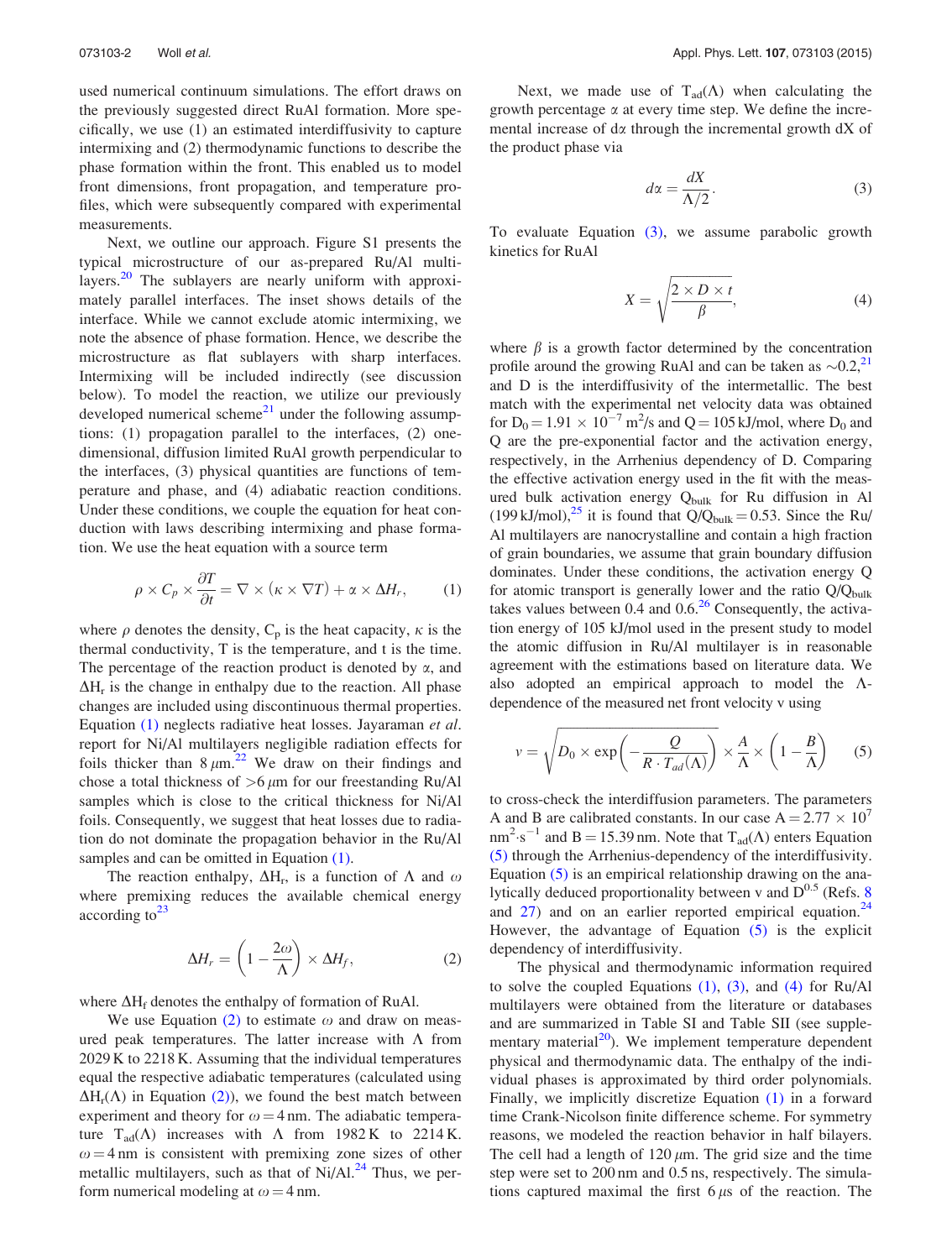<span id="page-5-0"></span>reactions were started at the edge of the domain by applying a constant temperature boundary condition set at adiabatic temperature, which was removed once the thermal front started propagating. For details of the implementation, the reader is referred to our previous work.<sup>[21](#page-7-0)</sup>

Figure 1 shows the simulated temperature profiles of the reaction front for the bilayer thicknesses of 22, 44, 88, and 178 nm. The comparison with the adiabatic reaction temperature of 2247 K reveals that the maximal reaction temperatures of the simulated profiles are generally lower and decrease with decreasing  $\Lambda$ . We explain both observations by the increasing impact of the pre-mixing effect with decreasing  $\Lambda$ . As noted earlier, pre-mixing often occurs during deposition and reduces the stored chemical energy in the multilayer by the heat of mixing of the multilayer. Assuming a constant premixing width,  $\omega$ , for all periods, the volume fraction of intermixing increases for smaller  $\Lambda$ s. Consequently, the stored energy is reduced more severely for the latter cases. This was also confirmed by calorimetric studies in other systems such as  $Ni/Al.<sup>24</sup>$  $Ni/Al.<sup>24</sup>$  $Ni/Al.<sup>24</sup>$  In addition to the lowered temperatures compared to the theoretical adiabatic temperature, Figure 1 also reveals steeper temperature profiles for smaller  $\Lambda$ s corresponding to faster wave propagation. For increased velocities, heat has less time to diffuse forward resulting in reduced thermal profiles.

By tracking the temporal evolution of a specified temperature (here we used the 1200 K-position) in the profiles, we calculated the instantaneous and the net front velocity for each bilayer thickness. Figure  $2(a)$  plots the instantaneous velocity with time and shows a similar evolution for all  $\Lambda$ s. Initially, the instantaneous velocity quickly drops to a minimum and, subsequently, increases again, goes through a maximum, and reaches the steady state value. The instantaneous velocities show oscillations around an average velocity value. Similar oscillations were present in our previous theoretical study on self-propagating reactions in Ni/Al multilayers where we used the same model than for the present study. Parametric studies enabled Gunduz et al. to prove that the oscillations are a numerical artifact. $21$  Thus, we assume that discretization causes the oscillatory behavior in Figure  $2(a)$ rather than physical effects. However, it is possible that oscillations occurring in the Ru/Al system at larger bilayers may



FIG. 1. Front temperature profiles across the foil as a function of bilayer thickness  $\Lambda$ . The adiabatic reaction temperature of 2247 K is also indicated.



FIG. 2. (a) Variation of instantaneous velocity for the considered bilayer thicknesses. The simulation was stopped after steady state was reached. The time interval in the steady state regime indicated by the arrows denotes the period of averaging to calculate the nete velocity. (b) Net velocities according to (a) compared with the experimentally determined front velocities.<sup>17</sup> The curve of the empirical modeling (Equation  $(5)$ ) is also shown.

have some physical significance, similar to experimental observations for other systems[.6,9](#page-7-0) Latest experiments revealed front instabilities also for Ru/Al multilayers where faster transverse bands oscillate in-plane perpendicular to a net reaction front. The underlying physical principles causing the evolution of these bands are currently still an open research topic where several mechanisms have been proposed. $^{28,29}$  To study oscillatory behavior, we need to describe the processes within the reaction front (1) on a smaller length scale and (2) in two dimensions. We currently expand our model accordingly and will present the results in a separate study focusing on the oscillations in Ru/Al multilayers.

To compare the calculations with our experimental data, we calculate v. For a given bilayer thickness, we averaged the instantaneous velocity over about  $1.5 \mu s$  within the steady state regime (indicated by the arrows in Figure  $2(a)$ ). Figure  $2(b)$  plots v together with the measured net velocities as a function of  $\Lambda$ . We note the good agreement between modeled and measured velocities for the studied  $\Lambda$  range. With decreasing bilayer thickness, v increases up to 11 m/s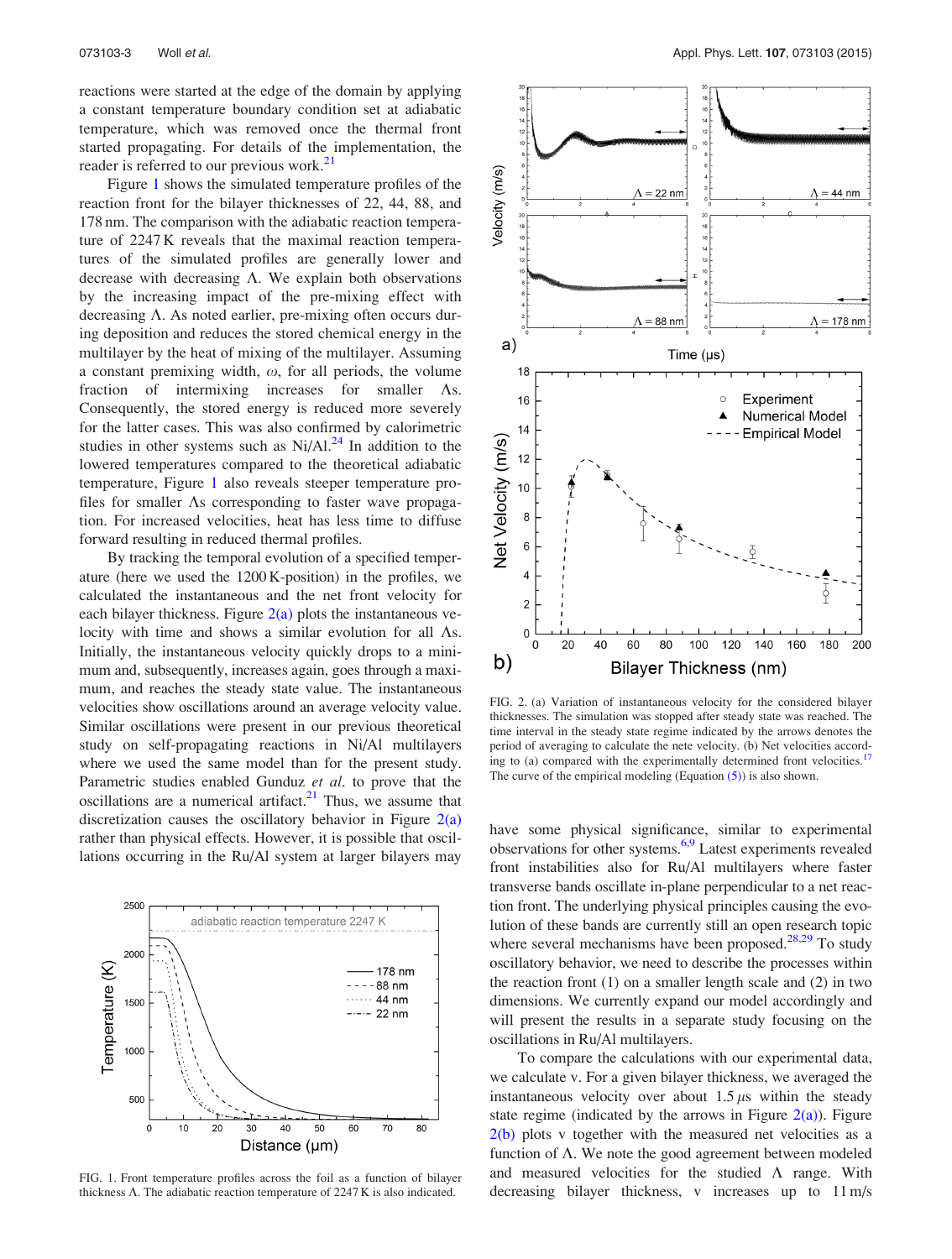for  $\Lambda = 44$  nm before it starts to drop down for  $\Lambda < 44$  nm. Figure  $2(b)$  also shows the results of the empirical fit using Equation [\(5\)](#page-4-0) which is in good agreement with the numerical model and the measurement. The fit also reproduces the transition in the net velocities with decreasing  $\Lambda$  and enables us to estimate the transition point to be about 30 nm. This transition was also experimentally demonstrated for a number of other reactive multilayer systems.<sup>6,9,11,24,30</sup> Researchers generally assume for bilayer spacings larger than the transition point that the increase in the atomic diffusion distances perpendicular to the interfaces slows down the net velocity. At smaller bilayer thicknesses, however, the loss of chemical energy due to interfacial intermixing (fabrication induced pre-mixing) becomes increasingly substantial as the fraction of the intermixed zone at the interfaces increases. Consequently, the net velocity decreases again below a critical  $\Lambda$  value (here, about 30 nm) defining the transition point.

Since the premixing effect draws upon the loss of chemical energy due to atomic intermixing, we expect an impact on the reaction temperatures when  $\Lambda$  is varied. Based on the modeling of the temperature profiles in Figure [1,](#page-5-0) we, thus, determined the theoretical peak temperatures as a function of  $\Lambda$ . Figure 3 shows the result together with experimentally measured reaction temperatures. Both data sets exhibit an asymptotic trend of increasing reaction temperatures with  $\Lambda$ . The asymptotic behavior is consistent with the decreasing volume fraction of premixing for larger bilayer thicknesses. The associated increase in stored chemical energy leads to higher reaction temperatures. Although the model systematically underestimates the measurement it correctly reproduces the experimental trend. For the largest bilayer thickness of 178 nm, the modeled reaction temperature takes a value of 2171 K which is close to the adiabatic reaction temperature of 2247 K. Thus, we expect that premixing effects become negligible for Ru/Al multilayer for periods  $>178$  nm. We further note an increasing difference between the modeled and the experimental maximal temperatures. We assume that the integration of the premixing effect in our numerical model causes the increasing deviation from the experiment. Premixing is



FIG. 3. Variation of the simulated maximal reaction temperature with bilayer thickness. The measured maximal reaction temperatures<sup>17</sup> and the adiabatic reaction temperature for Ru/Al multilayers are presented for comparison. The measured reaction temperature for Ni/Al foils is also shown as a benchmark value.

accounted for via Equation [\(2\)](#page-4-0), which approximates the composition profile across the interface with a step function. The latter drops to zero when the intermixing distance is equal to bilayer thickness and, in consequence, attributes no residual energy to the premixed zone. Instead of stepwise changes in composition, gradual profiles across the interface are more realistic for some binary systems. The intermixing zone should also store residual energy. Calorimetric experiments for Ni/Al multilayers indicate that Equation [\(2\)](#page-4-0) underestimates the actual stored energy especially for samples with small periods.<sup>[21](#page-7-0)</sup> Measured heats of reaction are considerably higher and functions assuming a gradual composition change across the interface show improved fitting of the measured data in the small  $\Lambda$  range. However, in the case of Cu/Zr multilayers the measured heat of reactions in the small  $\Lambda$ range can be better fitted under the assumption of a stepwise composition change.<sup>[23](#page-7-0)</sup> For larger  $\Lambda$ s, the functions are equal. Both examples demonstrate: (1) the adequate choice of the function forms depends on the considered material system and (2) the estimated heat of reactions based on the step profile assumption may be interpreted as lower bounds. Since we do not have experimental evidence for which function would replicate the pre-mixing effect best for the Ru/Al multilayers, we chose the conservative approximation of the step profile used in Equation [\(2\).](#page-4-0) By doing so, we probably underestimate the heat of reactions and consider the modeled reaction temperatures presented in Figure 3 as lower bounds; especially for the bilayer thicknesses of 22 and 44 nm. The general lower modeled reaction temperatures compared with the measured ones support this hypothesis.

Figure 3 also compares the Ru/Al reaction temperatures with those for Ni/Al foils. Although both systems have the same chemical energy density of  $\sim$ 8 kJ/cm<sup>-3</sup>, Ru/Al multilayers reach higher temperatures (as much as 300 K, see Figure 3). This is due to the melting of NiAl which consumes some fraction of the stored chemical energy and limits the reaction temperature. Conversely, for Ru/Al reactions, the adiabatic temperatures are lower than the RuAl melting point, so compound melting does not limit the reaction temperature resulting in the significantly higher peak temperatures.

In conclusion, we modeled the self-propagating reactions in nanoscale Ru/Al multilayers. Modeling draws on independently determined physical and thermodynamic data. We inferred the interdiffusivity from our measurements of net front velocity and peak temperature. Finally, we were able to model temperature profiles for various bilayer thicknesses enabling us to theoretically study the effect of multilayer period on net velocity and maximal reaction temperature. For the studied range of bilayer thicknesses, the results from the model agree very well with the experiment. The present study provides the necessary fundamentals for our current research effort dedicated to the open-research topic of reaction instabilities.

We would like to acknowledge the German Research Foundation (DFG) for founding this research within the project MU 959/24-1. K.W. acknowledges the support by the Robert Bosch Stiftung.